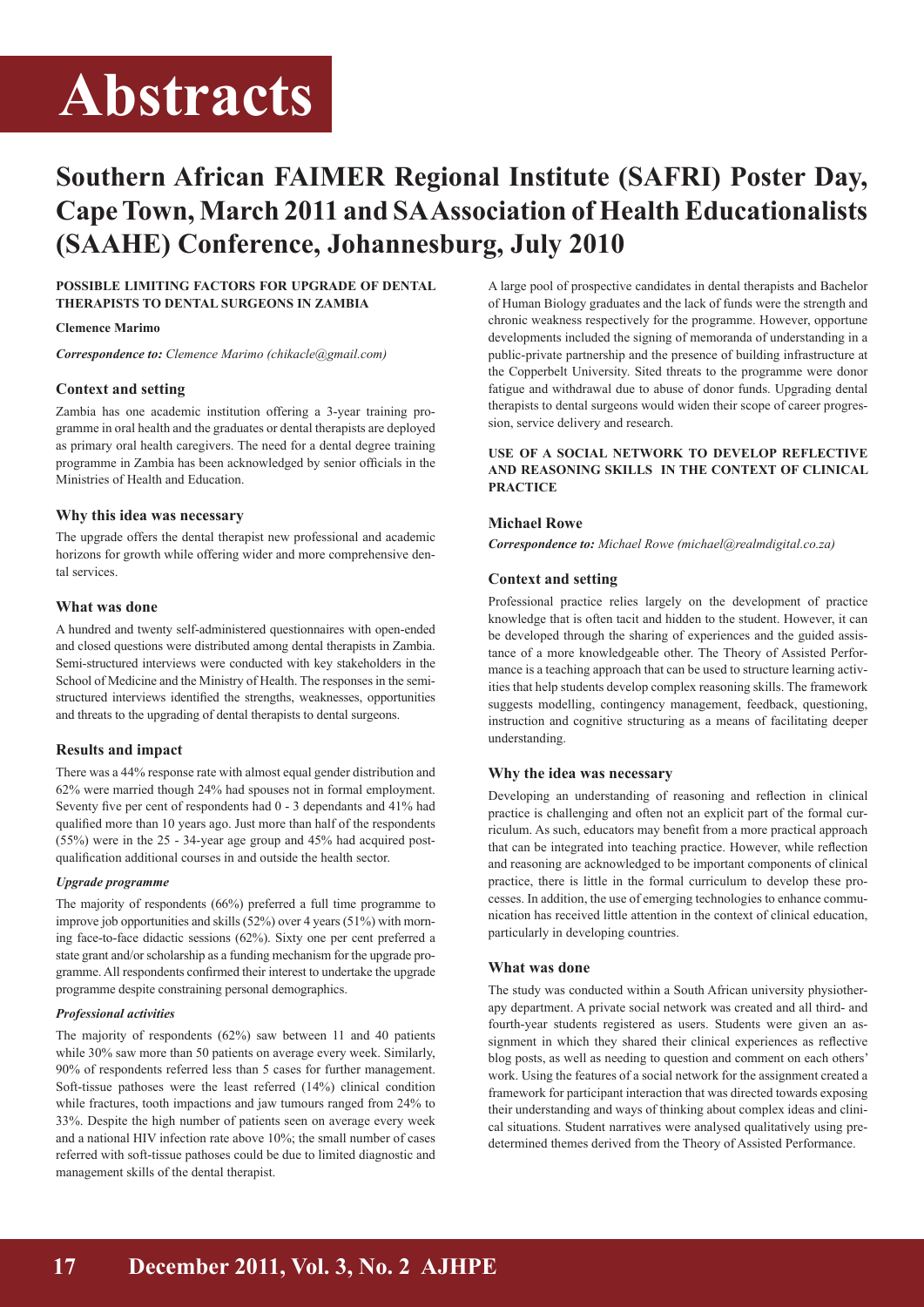# **Abstracts**

# **Results and impact**

Using features of the social network, the author was able to model desirable behaviour and highlight assignment expectations to the students. Appropriate behaviour was encouraged, while inappropriate behaviour (should it have arisen) could have been dealt with immediately. Feedback was given to students regularly throughout the process, rather than just once at the end. Questioning student perceptions, belief systems and responses to situations was used to stimulate further research and reflection. In some cases, explicit instruction was used to guide students through challenging scenarios. Finally, the blog posts helped expose students' thinking and understanding, allowing the author to create individual cognitive structures to build on what they already knew, thereby scaffolding the process.

It seems that emerging online technologies such as social networks can be used to effectively facilitate reflective and reasoning skills among undergraduate students in authentic clinical contexts. However, the teaching and learning activities need to be implemented within a pedagogical framework that allows the facilitator to guide student development. This approach can also be beneficial in exposing and exploring the deeper, hidden understandings of the culture within professions, which students often struggle with. Clinical educators should explore the use of emerging technology to develop clinical and ethical reasoning that are essential components of practice knowledge in the health professions.

#### **MENTOR ATTRIBUTES INFLUENCING POSITIVE LEARN-ING EXPERIENCES AT CLINICS**

#### **Angelika Reinbrech-Schutte, Marietjie van Rooyen, Rhena Delport**

*Correspondence to: Angelika Reinbrech Schutte (angelika.schutte@ up.ac.za)*

#### **Context**

The Longitudinal Clinic Attachment Programme for Students (L-CAS) was introduced in 2008 and links all medical students at the University of Pretoria to one of 52 primary healthcare clinics around Pretoria.

The programme is based on Academic Service Learning (ASL) principles. As part of this experiential learning, students visit their clinics, and with the support of their appointed mentor, practise skills and contribute to service delivery.

#### **Aim/purpose**

Evaluation of the mentor programme was necessary, as it has a large number of variables, e.g. level of education, expertise and skills. A great variation in impact on service delivery, interpersonal relationships and learning opportunities at clinics was perceived.

The objectives were to determine students' overall experience of mentors, focusing on the different groups of mentors (university-appointed doctors; university-appointed nurses; clinic managers; clinic staff) and factors contributing to a positive learning experience.

#### **What was done**

A survey, comprising of one open-ended and 26 quantitative questions, was developed after focus group interviews and a pilot study with nominal group discussions were held with 7 randomly selected second-year students. Most first-year medical students completed the survey as part of L-CAS activities, using the Umfundi survey tool.

The Statistix programme was used to analyse the data. Qualitative analysis was done of additional comments given by students to understand the quantitative data.

Ethical approval was obtained from the University of Pretoria.

#### **Results and discussion**

A total of 227 students participated, of whom 68 were mentored by clinic staff, 41 by clinic managers, 99 by UP-appointed nurses and 19 by UPappointed doctors.

Mentor type was significantly related to experience of the mentor  $(p<0.001)$ . The experience was perceived as excellent by  $68\%$  of students mentored by UP mentor doctors; 59% by UP mentor nurses; 37% by clinic managers and 40% by clinic staff, while 25%, 34% 11% and 11% of students regarded the experience as average or poor.

Mentees' experience of the mentor was significantly associated with the degree of rapport the mentor had with the group, whether the mentor was engaging and interesting, and whether the mentor motivated and listened to them (*p*<0.0001).

Approximately 50% of students agreed that they had learnt a lot from their mentors, while 20% disagreed or strongly disagreed. Of the attributes that relate to academic support the mentor's ability to demonstrate clinical practice was most significantly associated with experience followed by constructive feedback and availability of the mentor to help (*p*<0.0001).

Of the 112 students who perceived the experience with the mentor as excellent, 88% thought there was a clear plan at the beginning of every visit  $(p<0.0001)$ . Mentor assistance with language difficulties was also significantly associated with positive experience ( $p$ <0.0001).

#### **Conclusion**

Positive learning experiences are strongly associated with personal and relational attributes of mentors, as well as feedback and academic support given to students.

From the results of this study a mentor support programme will be developed, aiming to provide every student with an equally standardised learning experience of good quality.

#### **USE OF A SOCIAL NETWORK TO DEVELOP REFLECTIVE AND REASONING SKILLS IN THE CONTEXT OF CLINICAL PRACTICE**

#### **Michael Rowe**

*Correspondence to: Michael Rowe (michael@realmdigital.co.za)*

### **Context and setting**

Professional practice relies largely on the development of practice knowledge that is often tacit and hidden to the student. However, it can be developed through the sharing of experiences and the guided assistance of a more knowledgeable other. The Theory of Assisted Performance is a teaching approach that can be used to structure learning activities that help students develop complex reasoning skills. The framework suggests modelling, contingency management, feedback, questioning, instruction and cognitive structuring as a means of facilitating deeper understanding.

#### **Why the idea was necessary**

Developing an understanding of reasoning and reflection in clinical practice is challenging and often not an explicit part of the formal curriculum. As such, educators may benefit from a more practical approach that can be integrated into teaching practice. However, while reflection